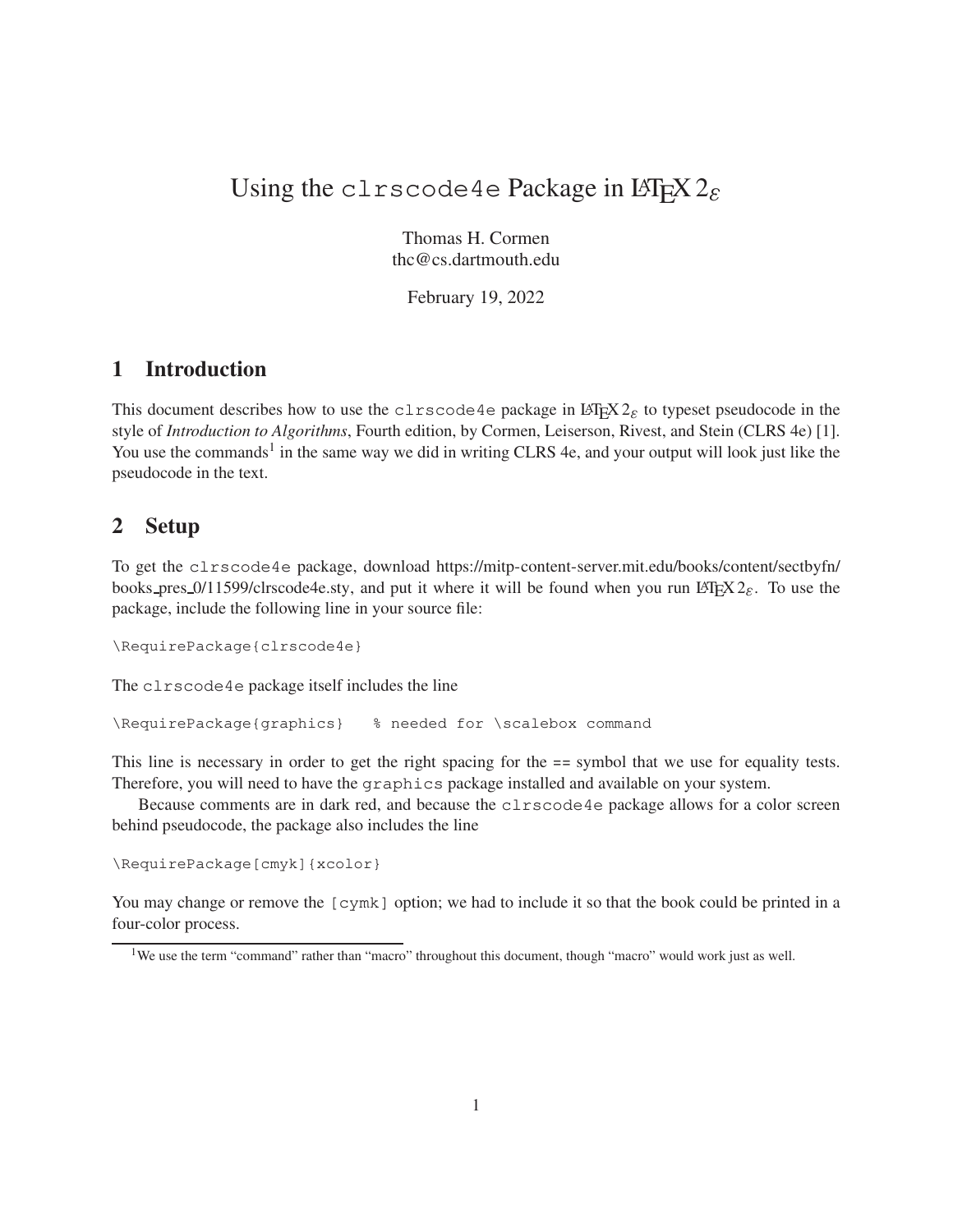### **3 Typesetting names**

Pseudocode in CLRS 4e uses four types of names: identifiers, procedures, constants, and fixed functions. We provide commands  $id, \propto, \const,$  and  $\times$  func for these names. Each of these commands takes one argument, which is the name being typeset. These commands work both in and out of math mode. Even when these commands are used in math mode and the name given as an argument contains a dash, the dash is typeset as a hyphen rather than as a minus sign.

**Identifiers:** Use identifiers for variable names of more than one character. When a variable name is just a single character, e.g., the identifier  $i$  in line 1 of INSERTION-SORT on page 19, we just typeset it in math mode rather than using the  $\id$  command:  $\xi$  is.

Do not typeset identifiers consisting of two or more characters, e.g., the variable *key* in line 2 of INSERTION-SORT, in this way. (See page 51 of Lamport [2].) Although LATEX  $2_{\mathcal{E}}$  provides the  $\mathcal{S}$  mathit command for typesetting multiletter identifiers, use our  $\id$  command instead: \id{key}, rather than \mathit{key} or—horrors!—\$key\$. Since the \id command may be used both in and out of math mode, the source text

Line~5 uses the variable \id{key} in the test  $$A[j] > \id{key}$ \$.

will produce

Line 5 uses the variable *key* in the test  $A[j] > \text{key}$ .

To see how a dash turns into a hyphen, consider line 1 of ONLINE-MAXIMUM on page 150. It contains the variable *best*-*score*. Typesetting this variable name by \id{best-score} produces a hyphen in the identifier, but typesetting it by  $\mathcal{L}$  best-score  $\mathcal{L}$  would produce *best-score*, with a minus sign—rather than a hyphen—in the identifier.

**Procedures:** For procedure names, use the \proc command. It typesets procedure names in small caps, and dashes (which occur frequently in our procedure names) are typeset as hyphens. Thus, the source \proc{Insertion-Sort} produces INSERTION-SORT. Since you can use the \proc command both in and out of math mode, the source text

Call \proc{Insertion-Sort} with an array \$A\$ and its size \$n\$, so that the call is  $\prod\{\text{Insertion-Sort}\}(A, n)\$ .

will produce

Call INSERTION-SORT with an array A and its size n, so that the call is INSERTION-SORT $(A, n)$ .

**Constants:** We typeset constants such as NIL, TRUE, and RED in small caps with the \const command, e.g.,  $\const{\n 1}, \const{\n 1}, \const{\n 1}, \and \const{\n 2}.$  The \const command typesets a dash within a constant name as a hyphen, so that, as on page  $411$ ,  $\const{\n0-{\rm such-path}}$  will produce NO-SUCH-PATH.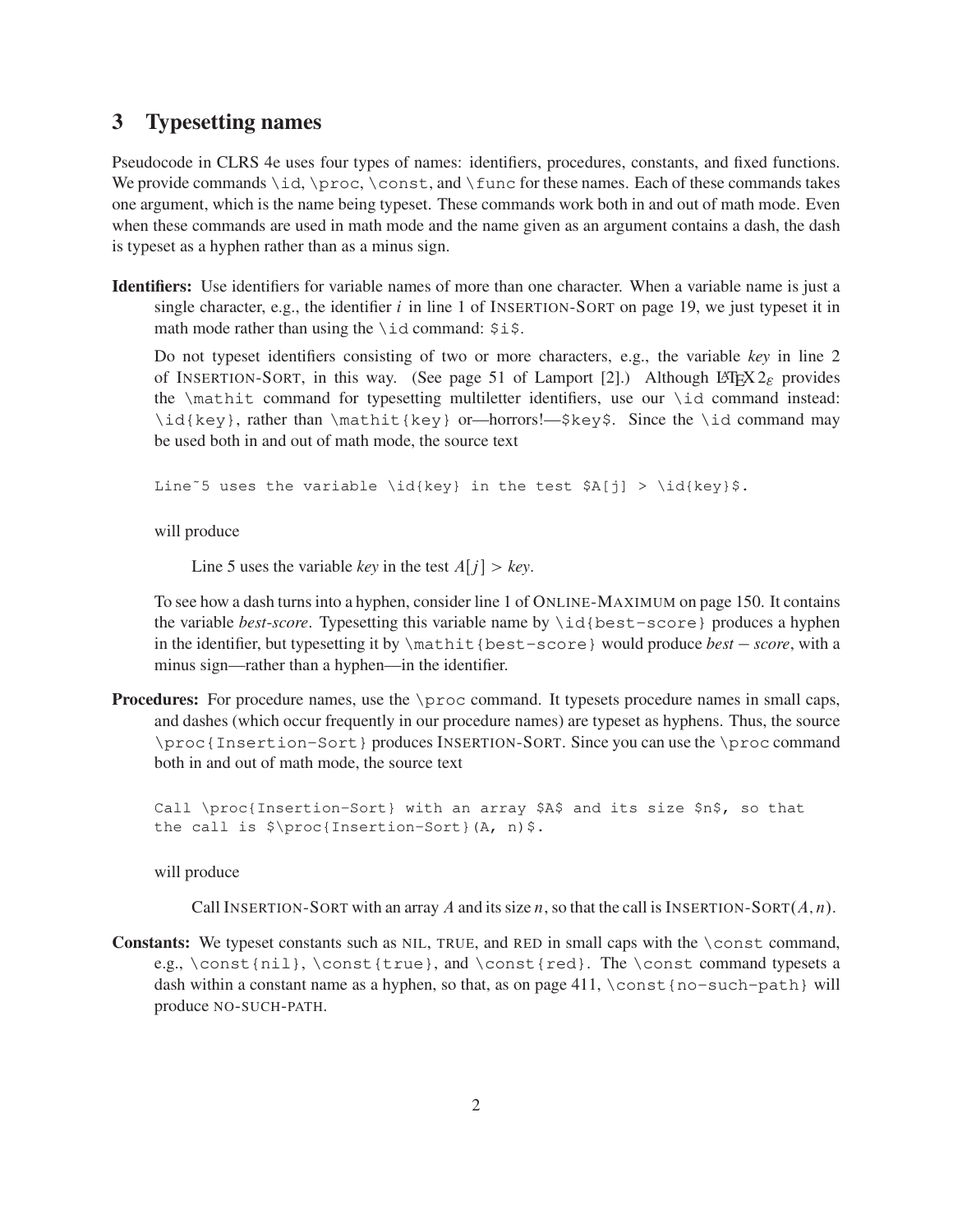**Fixed functions:** We typeset the names of fixed functions in plain old roman with the  $\frac{\text{t}}{\text{t}}$  func command, e.g., level and out-degree. By a "fixed function," we mean a function that is a specific, given function. For example, the sin function is typically typeset in roman; sin x looks right, but wouldn't *sin* x look strange? Yet, on page 56,  $\Theta(g(n))$  looks right, but  $\Theta(g(n))$  would look wrong, since g is a variable that stands for any one of a number of functions.

As with the other commands for names, a dash within a function name will typeset as a hyphen, so that  $\frac{\text{tunc}\cdot\text{out-degree}}{\text{will produce out-degree rather than out-degree}}$ . Note that  $\Delta E$ <sub>EX</sub> 2<sub> $\varepsilon$ </sub> provides commands for many fixed functions, such as sin and log; Table 3.9 on page 44 of Lamport [2] lists these "log-like" functions.

### **4 Typesetting object attributes**

In the first two editions of the book, we used square brackets for object attributes. For example, we represented the length of an array A by *length* $[A]$ . Based on requests from readers, we switched to the object-like dot-notation in the third edition and continued this notation into the fourth edition, so that we denote the length of array A by A:*length*.

You might think that you could typeset A.length by  $\alpha \$ . \id{length}\$, but that would produce A:*length*, which has not quite enough space after the dot. Therefore, we created a set of commands to typeset object attributes. Each one may be used either in or out of math mode.

Most of the time, we use the \attrib command, which takes two arguments: the name of the object and the name of the attribute. Let's make a couple of definitions:

- An *i-string* is a string that you would use in an \id command, typically one or more non-Greek letters, numerals, or dashes.
- An *x-string* is a string that you would not use in an \id command, typically because it has a subscript or one or more Greek letters.
- As a special, and very common, case, a single non-Greek letter can count as either an i-string or an x-string.

The \attrib command works well when the object name is an x-string and the attribute name is an i-string. For example, to produce A.*length*, use  $\text{attrib{A}}$ {length}. Here, we treat the object name, A, as an x-string. The attribute name, *length*, is of course an i-string.

If all your objects are x-strings and all your attributes are i-strings, then the \attrib command will be all you need. We provide several other commands for other situations that arose when we produced CLRS 4e.

The four basic attribute commands are  $\atop \text{box.} \atop$   $\atop \text{box.}$ Each takes two arguments: the object name and the attribute name. The last two letters of the command name tell you what type of strings the arguments should be. The next-to-last letter tells you about the object name, and the last letter tells you about the attribute name. i indicates that the argument will be treated as an \id, in which case the command calls the \id command and also puts the right amount of space between the argument and the dot.

 You may use \attribxi precisely when you would use \attrib. In fact, \attrib is just a call to \attribxi.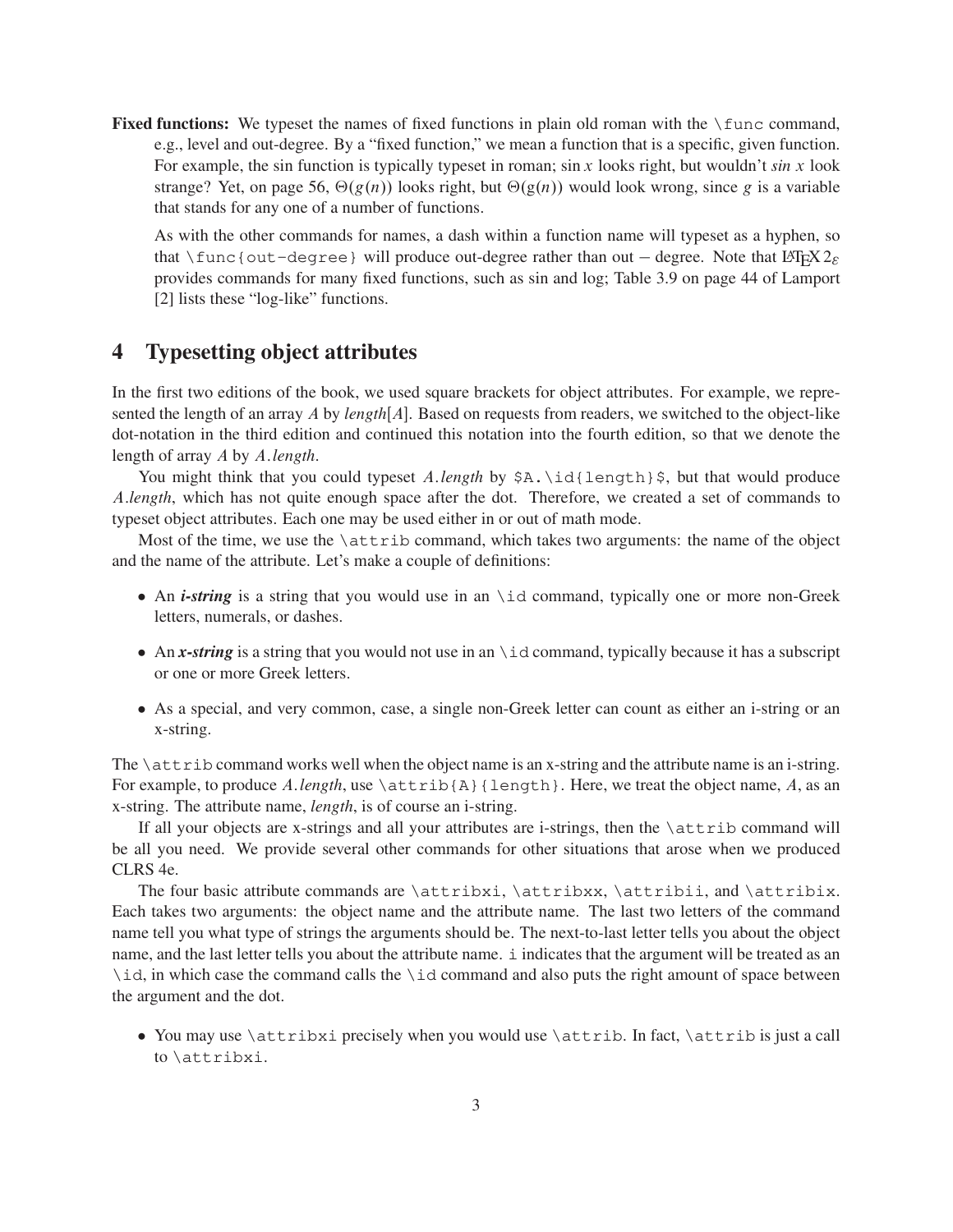- Use \attribxx when both the object name and attribute names are x-strings. For example, you would use  $\text{attribxx}$  if the attribute name has a subscript, so that to produce x.c<sub>i</sub>, you would use  $\text{x}(x)(c_i)$ . Another situation in which you would use  $\text{x}$  is when the attribute name is a Greek letter: to produce  $v.\pi$ , use  $\text{attribxx}\{v\}\{\pi\}.$
- If both the object name and attribute name are i-strings, then you should use \attribii. For example, \attribii{item}{key} produces *item*:*key*, and \attribii{prev-item}{np} produces *prev*-*item*:*np*.
- If the object name is an i-string and the attribute name is an x-string, then use \attribix. (We never had this situation arise in CLRS 4e.) But if we had wanted to produce *item*. $\pi$ , we would have used  $\text{itribix}$ {item}{ $\pi$ }.

For convenience, the clrscode4e package also contains commands for cascading attributes, such as x:*left*:*size*. These commands string together calls to the appropriate \attribxi and \attribxx commands. The number of arguments they take depends on how many attributes you are stringing together.

- When you have two attributes, use \attribb, which takes an object name and two attribute names: \attribb{x}{left}{size} produces x:*left*:*size*. This command assumes that the object name is an x-string and both attribute names are i-strings.
- For three attributes, use  $\text{attribbb},$  which takes an object name (an x-string) and three attribute names (i-strings): to produce y:*p*:*left*:*size*, use \attribbb{y}{p}{left}{size}.
- $\bullet$  For four attributes, use  $\atop \text{abbbb},$  which is like  $\atop \text{abbbb}$  but with one additional attribute tacked on. We never needed to use this command in CLRS 4e.
- The \attribbxxi command is for one level of cascading where the first attribute given is an x-string. For example, \attribbxxi{x}{c\_i}{n} produces x.c<sub>i</sub>.n.

If your cascading attributes do not fit any of these descriptions, you'll have to roll your own command from the \attribxx and \attribxi (or \attrib) commands. For example, suppose you want to produce x.*left.key*<sub>i</sub>. Because it has a subscript, *key*<sub>i</sub> is an x-string, and so you should not use \attribb. Instead, use  $\text{\x}({\text{x}}{\left\}; {\text{key}_i}\$ . (You could replace the call of \attribxi by a call of \attrib.) Note that this call treats *key<sup>i</sup>* as an attribute of x:*left*, which is correct, rather than treating *left*.  $key_i$  as an attribute of x, which is not correct.

Edges of a graph can have attributes, too, and the clrscode4e package provides two commands for attributes of edges. These commands assume that the edges are of the form  $(u, v)$ , where the vertices u and  $v$  are x-strings. They take three parameters: the two vertices that define the edge and the name of the attribute.

- When the attribute name is an i-string, use  $\text{cutright}$ . For example, to produce  $(u, v)$ .c, use \attribe{u}{v}{c}.
- When the attribute name is an x-string, use \attribex. For example, to produce  $(u, v)$ .c', use \attribex{u}{v}{c'}.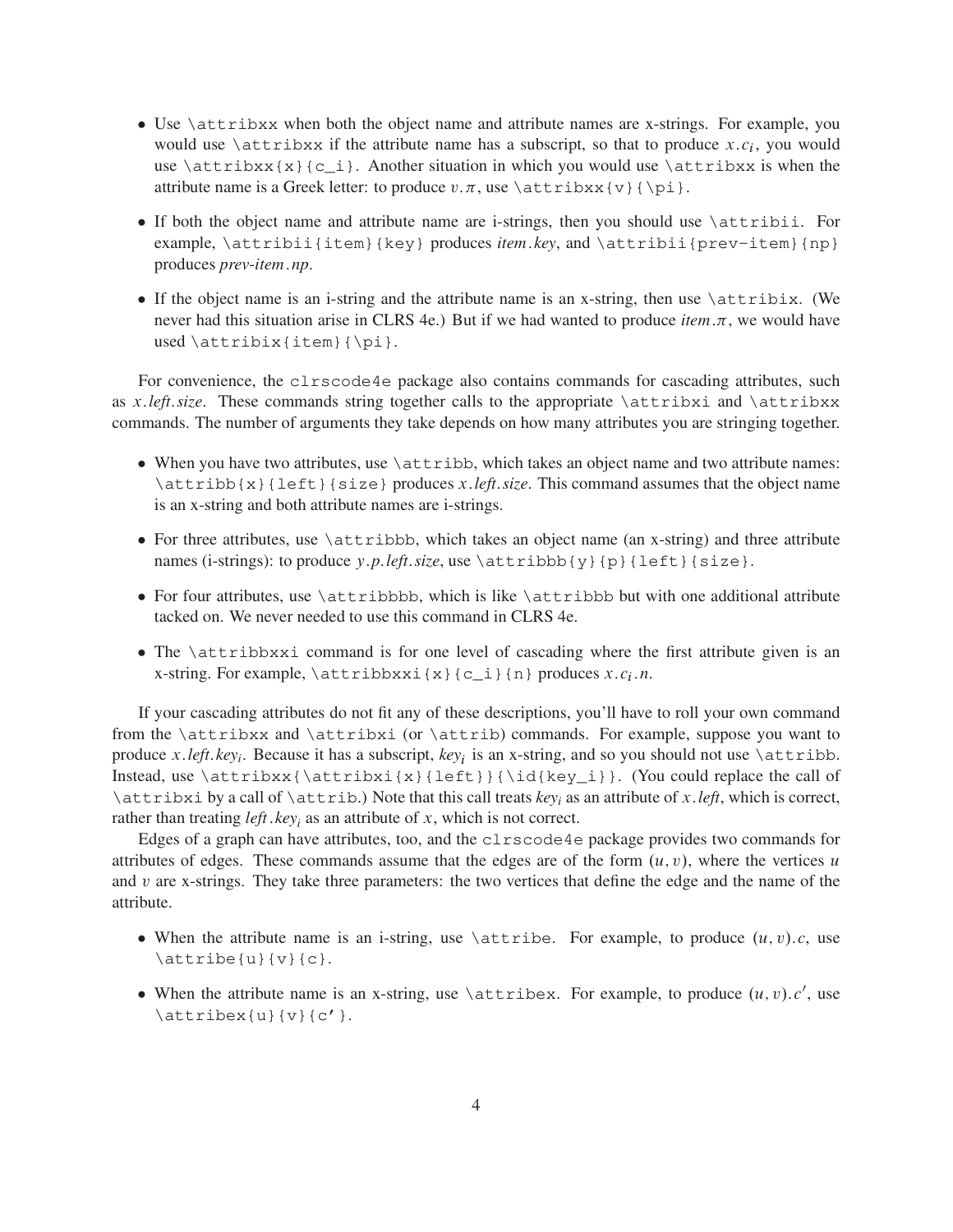# **5 Miscellaneous commands**

The clrscode4e package contains four commands that don't really fit anywhere else, so let's handle them here. All four must be used in math mode.

- $\bullet$  We denote subarrays with the ":" notation, which is produced by the \subarr command.<sup>2</sup> Thus, the source text  $A[1 \setminus subarr i-1]$  will produce  $A[1:i-1]$ .
- $\bullet$  We use the  $\q$ ets command for the assignment operator. For example, line 4 of INSERTION-SORT on page 19 is  $\frac{1}{9}$  \gets i - 1\$, producing  $i = i - 1$ .
- $\bullet$  We use the \isequal command to test for equality with the = = symbol. For example, line 1 of PUSH on page 255 contains the test S:*top* == S:*size*, which we get by typesetting \$\attrib{S}{top} \isequal \attrib{S}{size}\$.
- Since the constant NIL appears frequently, the command \nil is equivalent to \const{nil}.

You might wonder why we bother with the  $\qquad$  gets command when we could just typeset an equals sign directly. The answer is that in the first two editions of *Introduction to Algorithms*, we used a different symbol (a left arrow) for the assignment operator, and it made sense to use a command for that. Many readers told us that they preferred to use an equals sign for assignment—as many programming languages use—and so we made this change for the third edition. But it's a good idea to continue using the \qets command so that we can easily change our assignment operator should we desire to do so in the future.

Once we decided to use the equals sign for assignment, we could no longer use it for equality tests. We created the \isequal command for equality tests, and we decided to base it on the double equals sign used for equality tests in programming languages such as  $C, C++, Java$ , and Python. Typesetting it as  $==$  in math mode produces  $==$ , which is too wide for our tastes. Our \isequal command calls the \scalebox command from the graphics package to narrow the symbol, and it puts a nice amount of space between the equals signs: ==.

# **6 Pseudocode boxes**

We typeset pseudocode by putting it in a codebox environment. A codebox is a section of code that does not break across pages. Starting with CLRS 4e, we allow blocks of pseudocode to float, just like figures. To allow pseudocode blocks to float, use the floatingcodebox option in the RequirePackage command: \RequirePackage[floatingcodebox]{clrscode4e}. The floatingcodebox option requires that you have the float package installed and available on your system. Starting with CLRS 4e, we also put a light tan screen behind the pseudocode. For the light tan screen, use the screen option in the RequirePackage command: \RequirePackage[screen]{clrscode4e}. For floating pseudocode boxes that also have the light tan screen, use both options:

\RequirePackage[screen,floatingcodebox]{clrscode4e}. The default behavior is no floating pseudocode boxes and no screen.

 $^2$ In previous editions, we used the \twodots command, which produced two-thirds of an ellipsis. If you use \twodots with

the clrscode4e package, LAT<sub>E</sub>X 2 $_{\varepsilon}$  will give you a warning.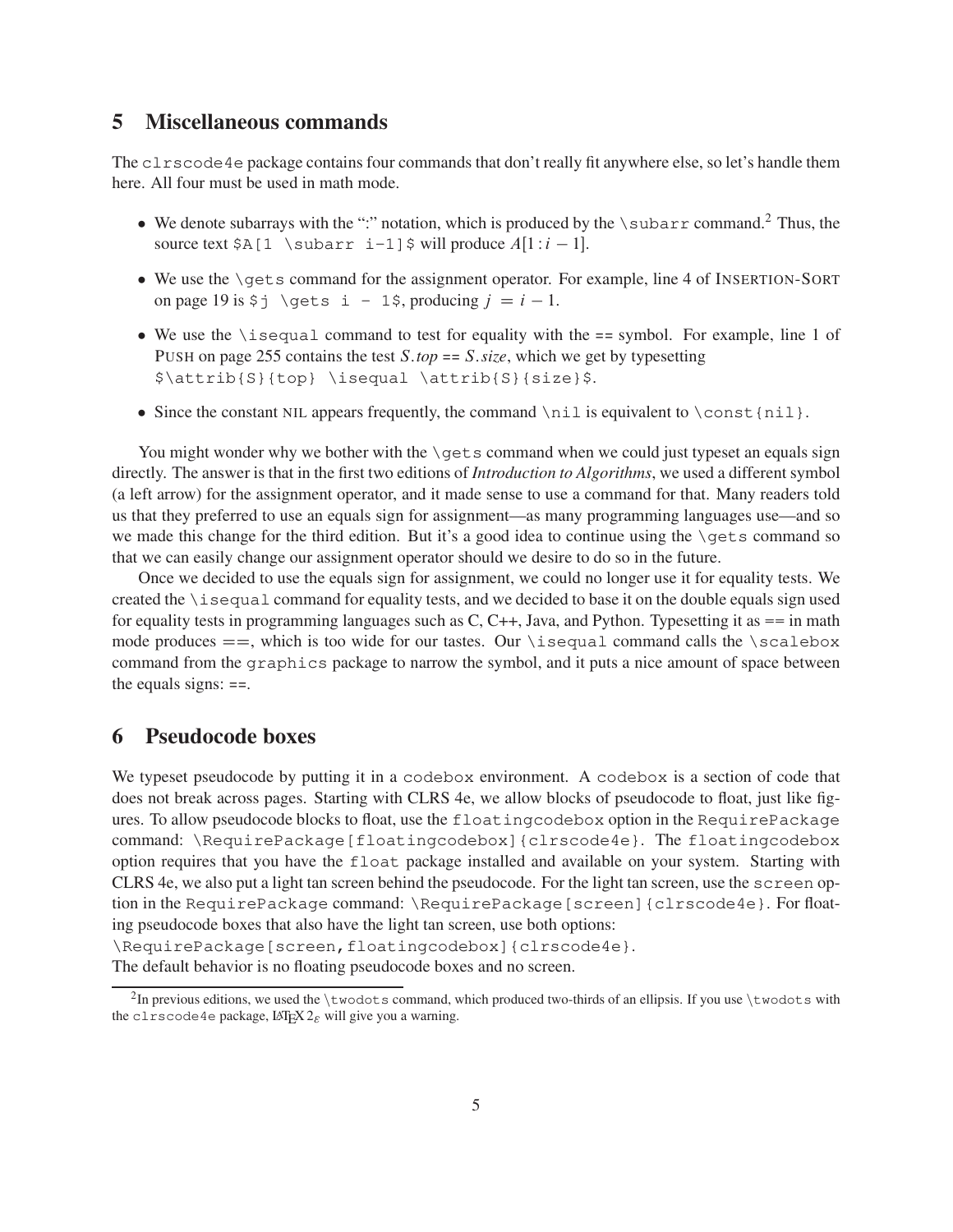### **Contents of a codebox**

The typical structure within a codebox is as follows. Usually, the first line is the name of a procedure, along with a list of parameters. (Not all codeboxes include procedure names; for example, see the pseudocode on page 504 of CLRS 4e.) After the line containing the procedure name come one or more lines of code, usually numbered. Some of the lines may be unnumbered, being continuations of previous lines. Lines are usually numbered starting from 1, but again there are exceptions, such as the pseudocode on page 504.

#### Using **Procname** to name the procedure

The \Procname command specifies the name of the procedure. It takes as a parameter the procedure name and parameters, typically all in math mode. \Procname makes its argument flush left against the margin, and it leaves a little bit of extra space below the line. For example, here is how we typeset the INSERTION-SORT procedure on page 19:

```
\begin{codebox}
\Procname{$\proc{Insertion-Sort}(A, n)$}
\li \For $i \gets 2$ \To $n$
\li \Do
          $\id{key} \gets A[i]$
\li \Comment{Insert $A[i]$ into the sorted subarray $A[1 \subarr i-1]$.}
\li $j \gets i-1$
\li \While \{j > 0$ and A[j] > \id{key}\li \Do
                 $A[j+1] \gets A[j]$
\li $j \gets j-1$
             \End
\li $A[j+1] \gets \id{key}$
      \End
\end{codebox}
```
#### **Multiple procedures in one box**

Starting with CLRS 4e, we have a way to force multiple procedures (or more generally, blocks of pseudocode) to occupy the same box, so that they appear together on the same page. The first procedure still follows \begin{codebox} and the last procedure still precedes \end{codebox}, but use  $\begin{bmatrix} \begin{array}{c} \begin{array}{c} \end{array} \end{bmatrix}$  before all procedures after the first, and use  $\end{bmatrix}$  and  $\begin{bmatrix} \begin{array}{c} \end{array}$  after all procedures except the last. For example, if you have two procedures that you want to keep together, type in the following:

```
\begin{codebox}
[First procedure goes here]
\end{innercodebox}
```
\begin{innercodebox} *[Second procedure goes here]* \end{codebox}

If you have three procedures: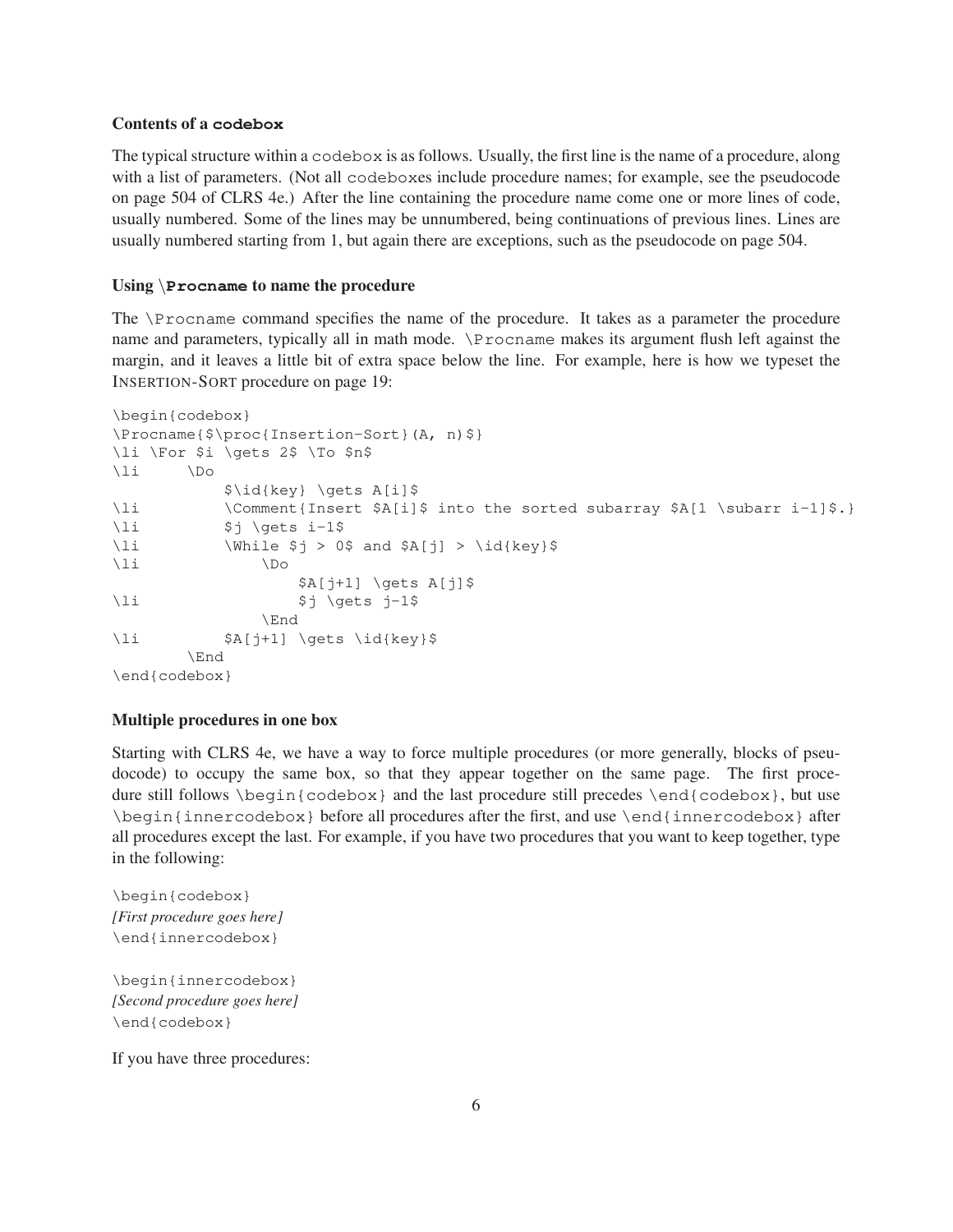```
\begin{codebox}
[First procedure goes here]
\end{innercodebox}
```
\begin{innercodebox} *[Second procedure goes here]* \end{innercodebox}

\begin{innercodebox} *[Third procedure goes here]* \end{codebox}

If you are using floating pseudocode boxes, then instead of the codebox environment, you can attempt to force a pseudocode box to the top of a page, the bottom of a page, where it appears within your source text, or on its own page via the environments codeboxt, codeboxb, codeboxh, and codeboxp, respecitvely. We say "attempt to force" because LATEX  $2<sub>\varepsilon</sub>$  doesn't always do quite what you expect with float placement.

If you have a pseudocode box that is just a little too long or wide to fit on the page, you can reduce it:

```
\reducecodeboxtrue
\codeboxreduction{XX}
\begin{codebox}
[Pseudocode goes here]
\end{codebox}
\reducecodeboxfalse
```
where XX is the reduction amount. For example, to reduce the size of the pseudocode box and its contents by 10%, so that it is 90% of its nominal size, use  $\codewereduction{0.9}.$ 

#### Using  $\iota$  **1i** and  $\iota$ **zi** to start new lines

To start a new, numbered line, use the  $\ln \ \tan A$ . To start a new, *un*numbered line, use the  $\zeta$ command. Note that since a codebox is not like the verbatim environment, the line breaks within the source text do not correspond to the line breaks in the typeset output.

#### **Commands for keywords**

As you can see from the source for INSERTION-SORT, the commands \For and \While produce the keywords **for** and **while** in boldface within a codebox.

Sometimes you want to include a keyword in the main text, as I have done in several places in this document. Use the \kw command to do so. For example, to produce the previous paragraph, I typed in the following:

```
As you can see from the source for \proc{Insertion-Sort}, the commands
\verb'\For' and \verb'\While' produce the keywords \kw{for} and
\kw{while} in boldface within a \texttt{codebox}.
```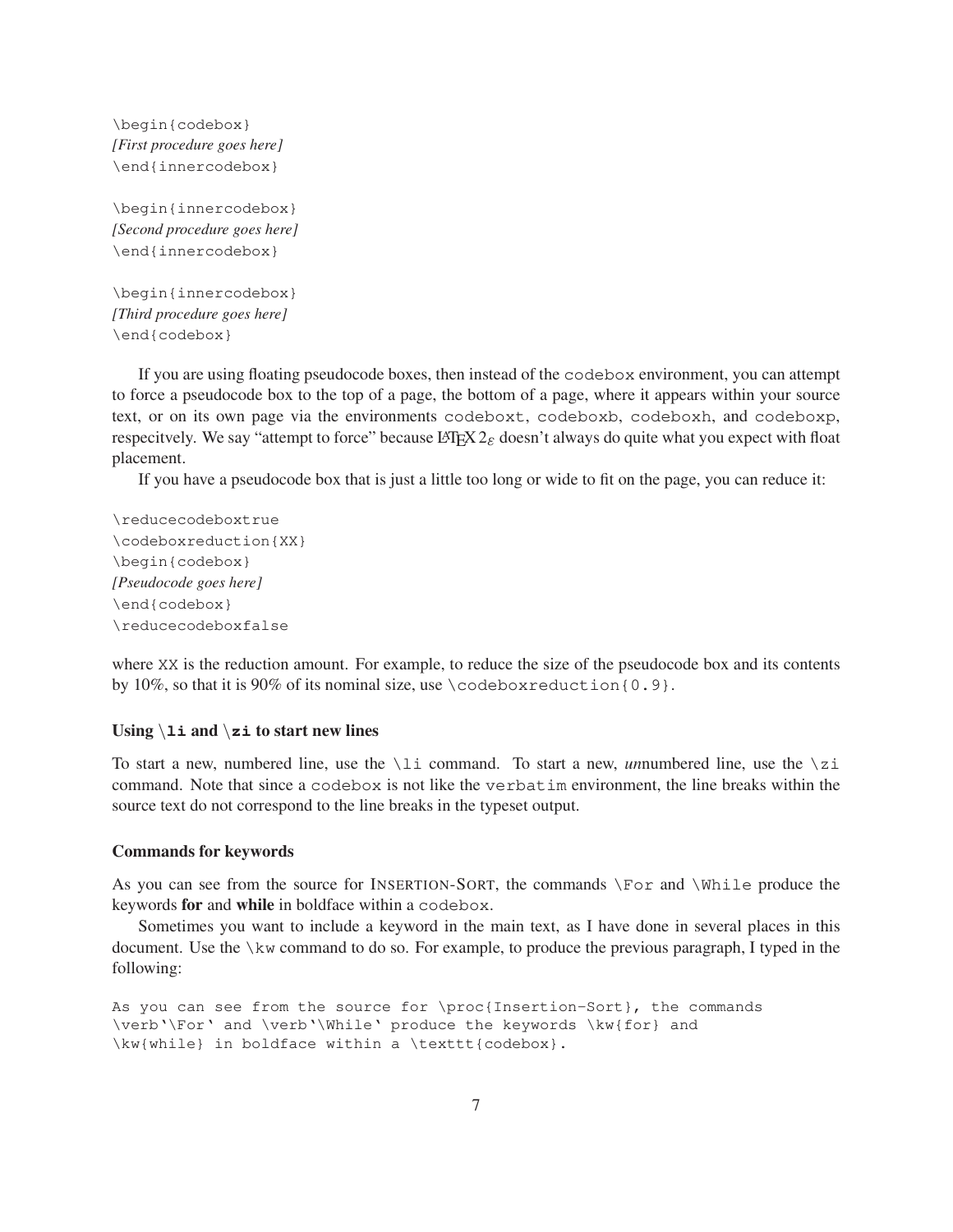The following commands simply produce their corresponding keywords, typeset in boldface: \For, \To, \Downto, \By, \While, \If, \Return, \Error, \Spawn, \Sync, and \Parfor (which produces the compound keyword **parallel for**). Although you could achieve the same effect with the \kw command (e.g.,  $\kappa\{for\}$  instead of  $\For)$ , you will find it easier and more readable to use the above commands in pseudocode. None of the above commands affects indentation.

The \Comment command takes as an argument the text of a comment. It produces the comment symbol **//**, followed by a space, followed by the argument, all in dark red. To get the comment symbol without a following space, use \CommentSymbol.

### **Loops**

The INSERTION-SORT example above shows typical ways to typeset **for** and **while** loops. In these loops, the important commands are \Do and \End. \Do increments the indentation level to start the body. Put  $\D$ o on a line starting with  $\li$ , but don't put either  $\li$  or  $\zi$  between the  $\D$ o command and the first statement of the loop body. Use  $\li$  in or  $\zeta$  in front of all loop-body statements after the first one.  $\End$ simply decrements the indentation level, and you use it to end any **for** or **while** loop, or otherwise decrement the indentation level.

In the first two editions of the book, the body of a **for** or **while** loop began with the keyword **do**. Responding to requests from readers to make pseudocode more like C, C++, and Java, we eliminated this keyword in the third edition.

As you can see from the above example, I like to place each  $\D$  and  $\E$ nd on its own line. You can format your source text any way you like, but I find that the way I format pseudocode makes it easy to match up \Do-\End pairs.

If you want your **for** loop to decrease the loop variable in each iteration, use \Downto rather than \To. If you want the stride to be a value other than 1, use the \By command. For example, line 3 of Exercise 19.2-2 on page 526 is typeset as

\For \$i \gets 1\$ \To \$15\$ \By \$2\$

Loops that use the **repeat-until** structure are a bit different. We use the **\Repeat and \Until com**mands, as in the HASH-INSERT procedure on page 294:

```
\begin{codebox}
\Procname{$\proc{Hash-Insert}(T, k)$}
\li $i \gets 0$
\li \Repeat
\li $q \gets h(k, i)$
\li \If $T[q] \isequal \const{nil}$
\li \Then
              $T[q] \gets k$
\li \Return $q$
\li \Else
              $i \gets i+1$
          \End
\li \Until $i \isequal m$
\li \Error ''hash table overflow''
\end{codebox}
```
Note that the  $\Upsilon$  is command has an implied  $\End$ .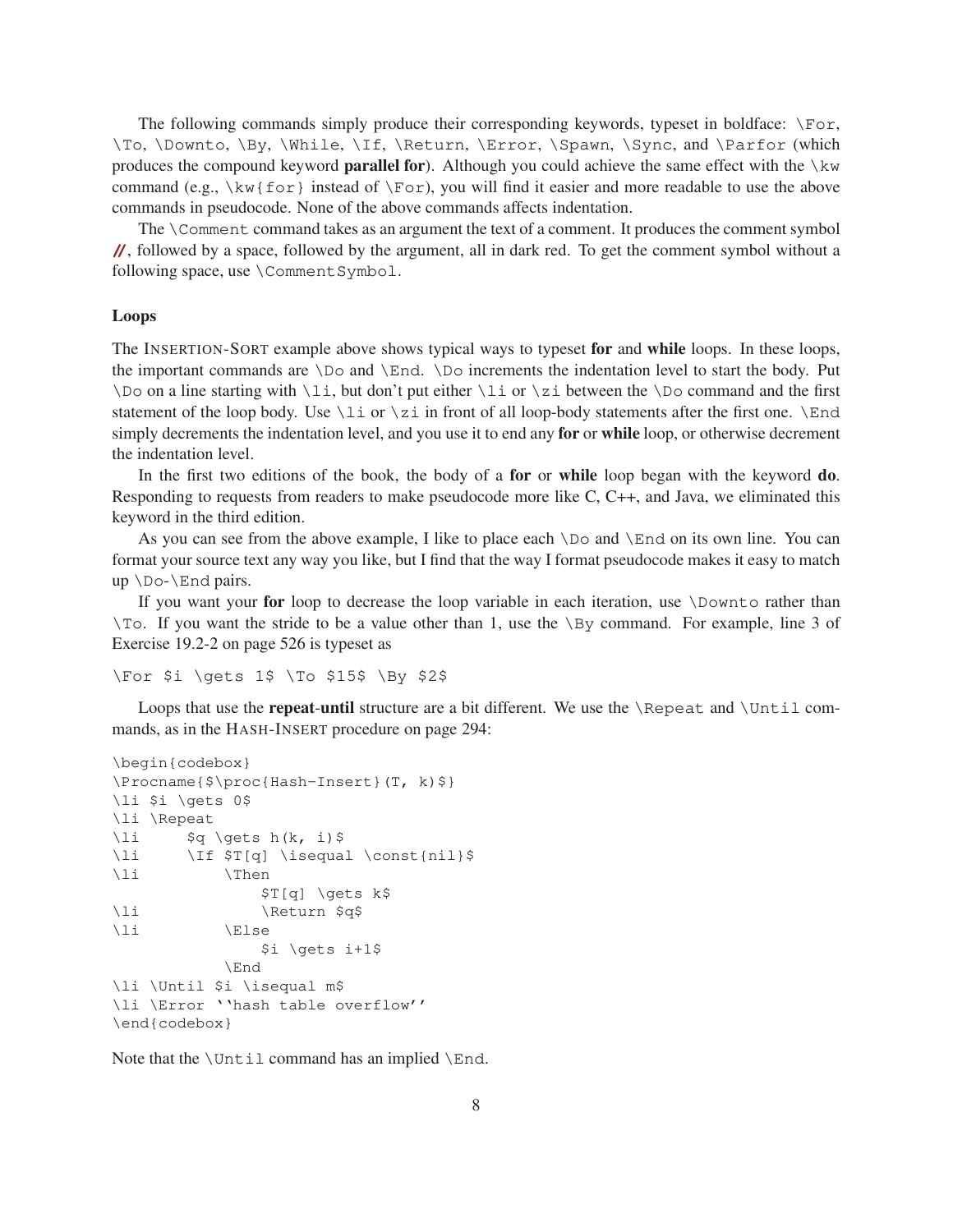#### **Typesetting if statements**

As you can see from the above example of HASH-INSERT, we typeset **if** statements with the commands \If, \Then, \Else, and \End. In the first two editions of the book, the keyword **then** appeared in pseudocode, but—again mindful of requests from our readers to make our pseudocode more like C, C++, and Java—we eliminated the keyword **then** in the third edition. The \Then command remains, however, in order to indent the code that runs when the test in the **if** clause evaluates to TRUE.

We use \End to terminate an **if** statement, whether or not it has an **else** clause. For an example of an **if** statement without an **else** clause, here's the RANDOMIZED-QUICKSORT procedure on page 192:

```
\begin{innercodebox}
\Procname{$\procdecl{Randomized-Quicksort}(A, p, r)$}
\li \If $p < r$
\li \Then
           $q \gets \proc{Randomized-Partition}(A, p, r)$
\li $\proc{Randomized-Quicksort}(A, p, q-1)$
\li $\proc{Randomized-Quicksort}(A, q+1, r)$
       \End
\end{codebox}
```
(It starts with  $\begin{array}{c}$  innercodebox  $\epsilon$  because it is in the same pseudocode box as RANDOMIZED-PARTITION.) The HASH-INSERT procedure above shows how to typeset an **if** statement that has an **else** clause. Note that \Then and \Else always follow an \li command to start a new numbered line. As with the  $\D$  command, don't put either  $\li$  or  $\zi$  between  $\Then$  or  $\E$  is eand the statement that follows.

As you can see, I line up the  $\End$  commands under the  $\Theta$  and  $\E$  is exponents. I could just as easily have chosen to line up  $\End$  under the  $\If$  command instead. I also sometimes elect to put the "then" or "else" code on the same source line as the \Then or \Else command, especially when that code is one short line, such as in line 2 of the RANDOMIZED-MARKING procedure on page 808:

```
\begin{codebox}
\Procname{$\proc{Randomized-Marking}(b)$}
\li \If block $b$ resides in the cache,
\li \Then $\attrib{b}{mark} \gets 1$
\li \Else
\li \lfloor \frac{b'}{15} \rfloor \If all blocks $b'$ in the cache have $\attrib{b'}{mark} = 1$
\li \Then unmark all blocks $b'$ in the cache,
                   setting \delta_{b'} {mark} = 0$
               \End
\li select an unmarked block $u$ with $\attrib{u}{mark} = 0$
               uniformly at random
\li evict block $u$
\li place block $b$ into the cache
\li $\attribute{b}{\text{qets 1}}\End
\end{codebox}
```
Our style is to put the first line within an **else** clause on the same line as the keyword **else**, as in HASH-INSERT. Doing so saves vertical space. There is one exception: starting in the fourth edition, when the first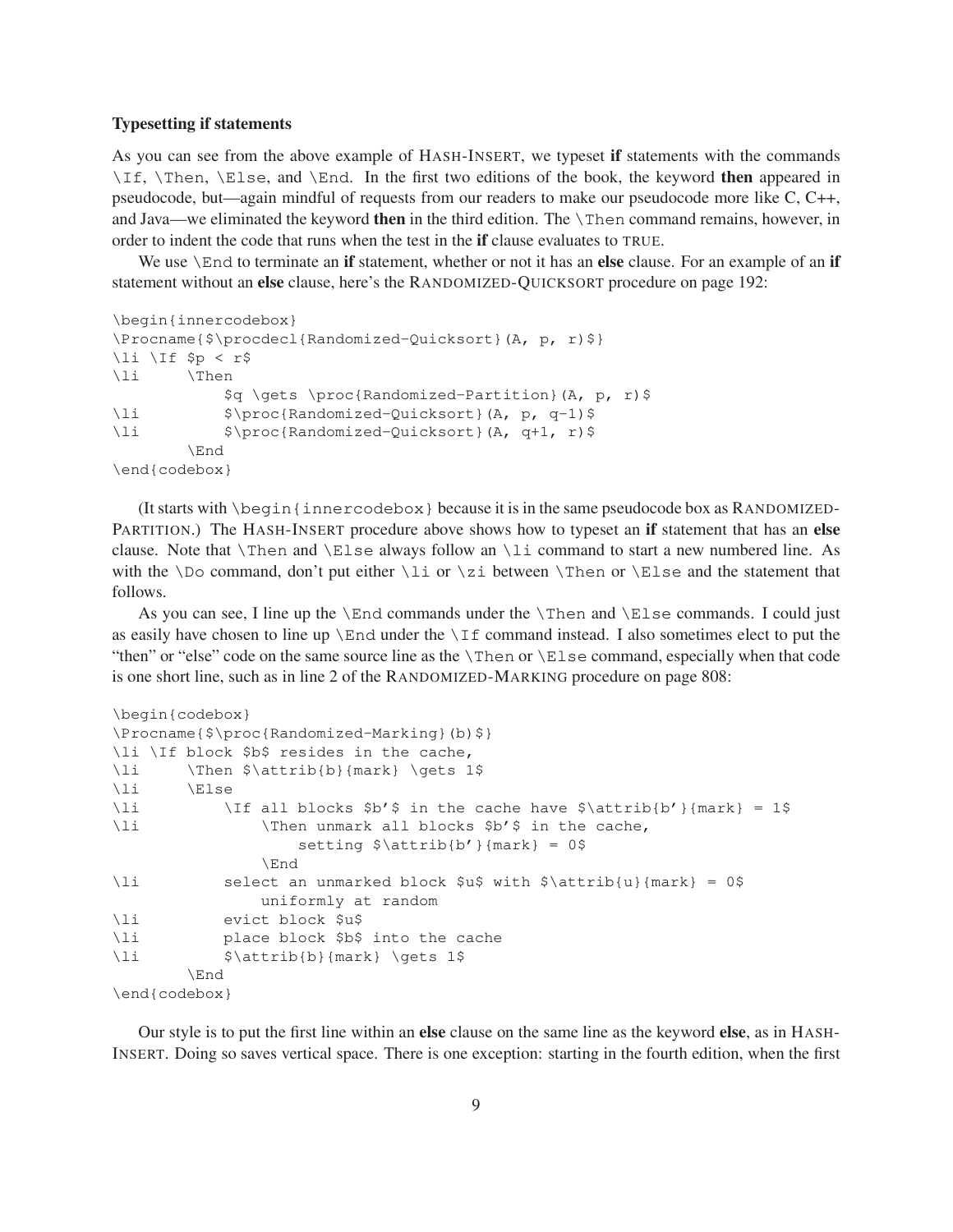line within an **else** clause is an **if** statement, we put the **if** statement on a new line, as in RANDOMIZED-MARKING.

Sometimes, you need more complicated "**if**-ladders" than you can get from the \Then and \Else commands. The TRANSPLANT procedure on page 324 provides an example, and it uses the \ElseIf and \ElseNoIf commands:

```
\begin{codebox}
\Procname{$\proc{Transplant}(T, u, v)$}
\li \If $\attrib{u}{p} \isequal \const{nil}$
\li \Then $\attrib{T}{root} \gets v$
\li \ElseIf $u \isequal \attribb{u}{p}{left}$
\li \mathfrak{u}_{p}{left} \qquad v$\li \ElseNoIf
       \{\alpha\}(p\{right\} \qquad v\\End
\li \If $v \neq \const{nil}$
\li \Then $\attrib{v}{p} \gets \attrib{u}{p}$
       \End
\end{codebox}
```
For an **if**-ladder, use \Then for the first case, \ElseNoIf for the last case, and \ElseIf followed by \Then for all intermediate cases. You use \ElseNoIf like you use \Else in that it follows an \li command, you don't follow it with \Then, and, because it terminates an **if**-ladder, it's followed by \End. I usually line up the terminating  $\End$  with  $\If$ , the  $\Elsef$  commands, and  $\Elsen$ If, but the way you line it up won't change the typeset output.

The reason that we started placing the first line of an **else** clause on a new line when it's an **if** statement was to avoid confusion between **else if** (the **else** clause starts with an **if** statement) and **elseif** (a test within an **if**-ladder). (We received a few false-positive bug reports where readers misinterpreted **else if** as **elseif**.)

### **Indentation levels**

If you look at the RECURSIVE-MATRIX-CHAIN procedure on page 389, you'll see that line 5 of the pseudocode occupies three lines on the page, and that the last two lines comprising line 5 are indented by one level. We do so with the \Indentmore command. The \End command following the indented line decrements the indentation level back to what it was prior to the \Indentmore. If I had wanted to indent the line by two levels, I would have used two \Indentmore commands before the line and two \End commands afterward. (Recall that \End simply decrements the indentation level.)

To show you \Indentmore, here is the source code for RECURSIVE-MATRIX-CHAIN: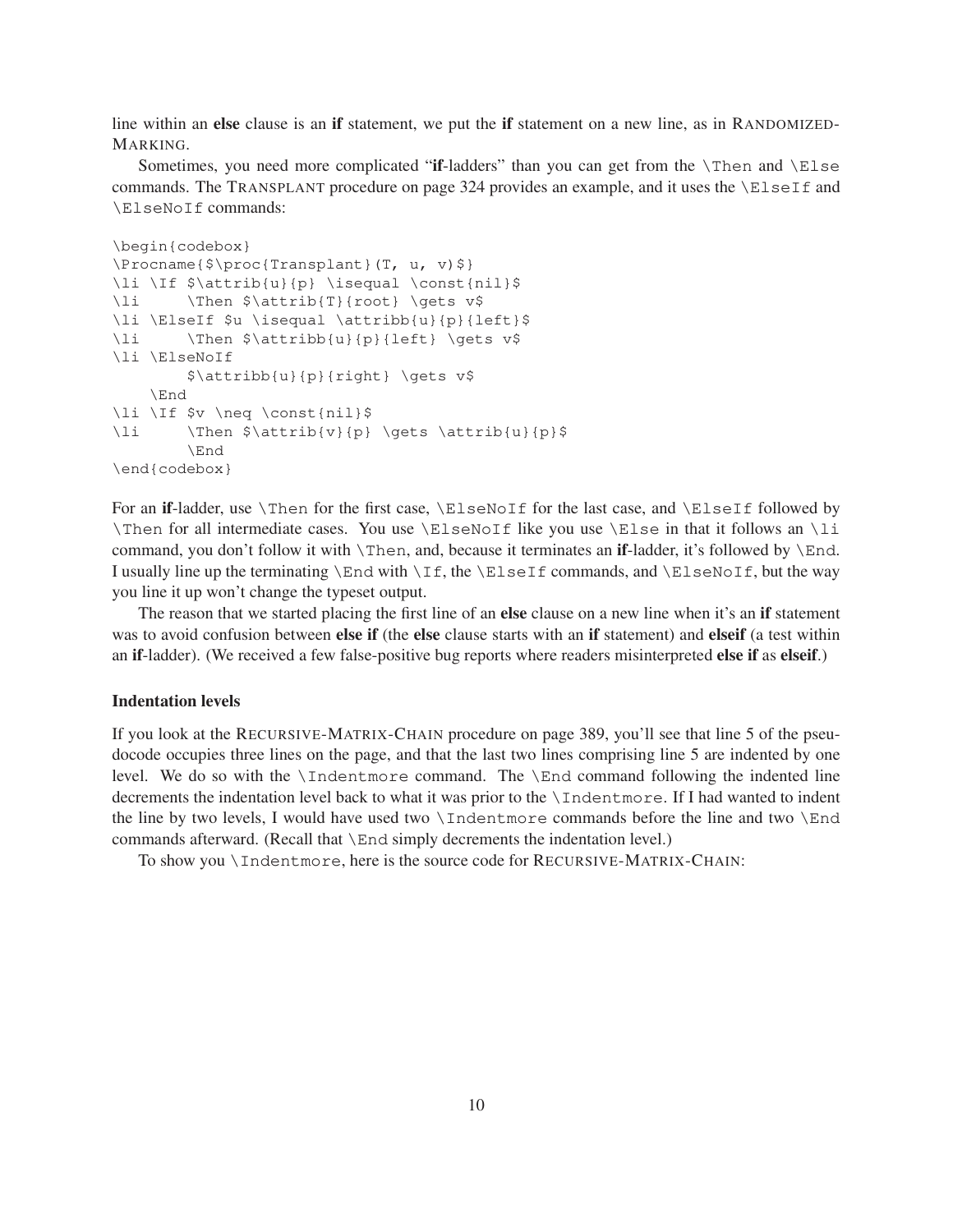```
\begin{codebox}
\Procname{$\proc{Recursive-Matrix-Chain}(p, i, j)$}
\li \If $i \isequal j$
\li \Then \Return $0$
       \End
\li $m[i,j] \gets \infty$
\li \For $k \gets i$ \To $j-1$
\li \Do
           $q \gets \proc{Recursive-Matrix-Chain}(p, i, k)$
               \Indentmore
\zi \{\hbar v(f) + \proce{Recursively-Matrix-Chain}(p, k+1, j)\zi $\mbox{} + p_{i-1} p_k p_j$
               \End
\li \lfloor \frac{\pi}{3q} \rfloor \if \frac{\pi}{1, j}\li \Then $m[i,j] \gets q$
               \End
        \End
\li \Return $m[i,j]$
\end{codebox}
```
(The empty  $\mbox{nbox}$  ) commands are there so that LATEX  $2_{\varepsilon}$  will treat the operator "+" as a binary operator, rather than a unary one. A unary "+" or "-" has less space to the right of the operator than a binary one.)

Upon seeing the  $\end{math}$  codebox command, the codebox environment checks that the indentation level is back to where it was when it started, namely an indentation level of 0. If it is not, you will get a warning message like the following:

Warning: Indentation ends at level 1 in codebox on page 1.

This message would indicate that there is one missing \End command. On the other hand, you might have one too many \End commands, in which case you would get

Warning: Indentation ends at level -1 in codebox on page 1.

Whenever the indentation level is nonzero upon hitting an  $\end{math}$   $\{codebox}$  command, you'll get a warning telling you what the indentation level was.

If you are really picky, you can get a situation where you have two procedures in the same codebox, one of the procedures has 10 or more lines, but the other procedure has fewer than 10 lines. You'd like the ones digits in the line numbers to vertically align in the two procedures, but the macros for typesetting pseudocode push the line numbers to the left. The result is that the for the shorter procedure, the ones digits line up with the tens digits in the longer procedure. This situation arose in a few places, such as on page 372, where a codebox contains the procedures EXTENDED-BOTTOM-UP-CUT-ROD, with 10 lines, and PRINT-CUT-ROD-SOLUTION, with only four lines. The solution is to insert the command \indentlinenumbers just before the closing  $\end{cosh}$  (codebox) (or, if appropriate,  $\end{linecodebox}$ ) of the shorter procedure.

### **Tabs**

I find that it is best to set the tab stops in the text editor to every 4 characters when typing in and displaying pseudocode source with the clrscode4e package. I use emacs, and to get the tabs set up the way I want them, my tex-mode.el file includes the line (setq tab-width 4).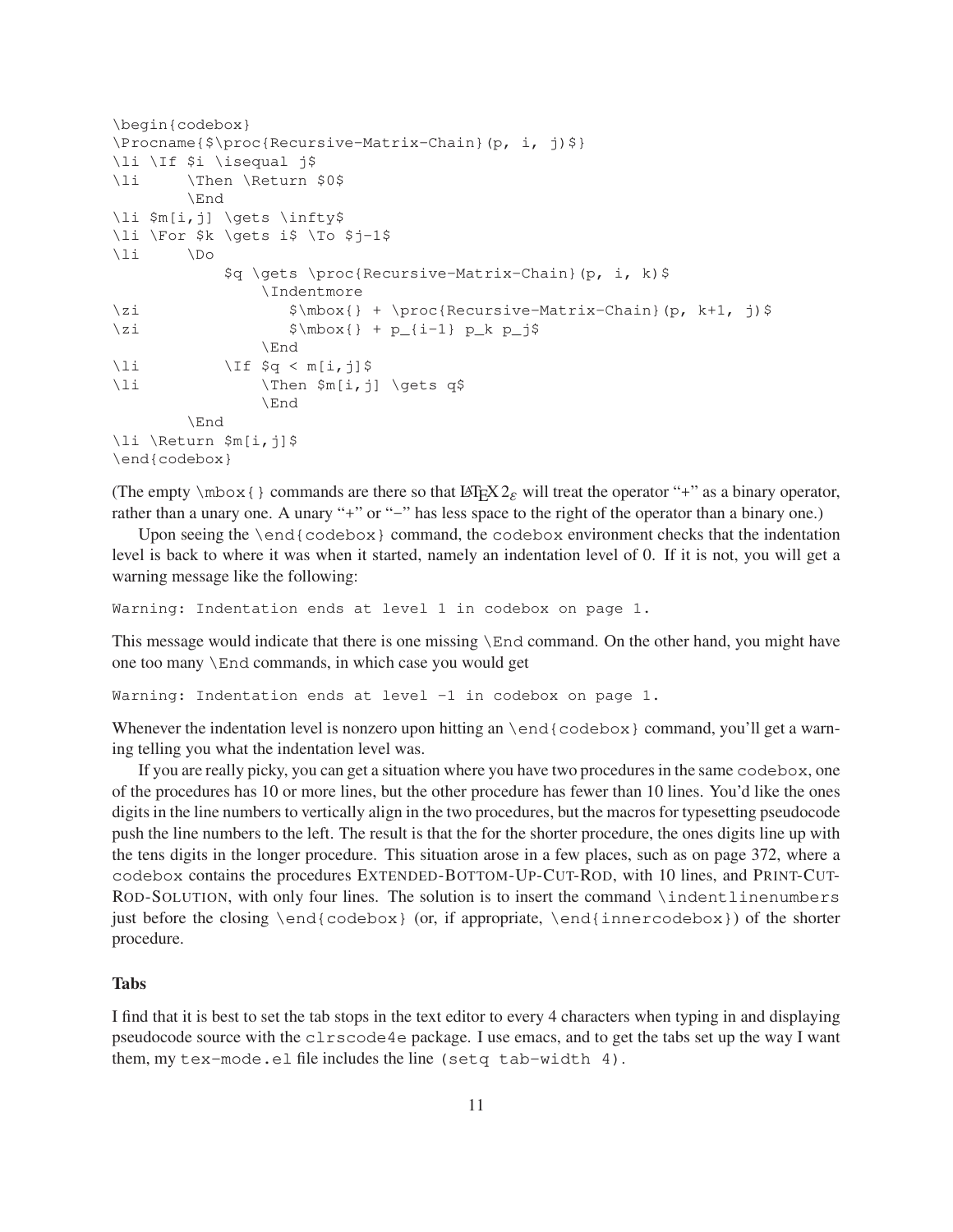A codebox environment has a tabbing environment within it. Each tab stop gives one level of indentation. We designed the indentation so that the body of an **else** clause starts at just the right indentation. With one big exception, you won't need to be concerned with tabs. The primary exception is when you want to include a comment at the end of a line of pseudocode, and especially when you want to include comments after several lines and you want the comments to vertically align.

If you used the clrscode package from the second edition of the book, you might notice different tabbing behavior when you port your pseudocode to the clrscode4e package. Where the clrscode package used two tab stops for each level of loop indentation, the clrscode4e package uses just one tab stop. We made this change in the clrscode4e package because the third edition eliminated the keyword **then** and left-aligns **else** with its corresponding **if**.

Note that the tabbing environment within a codebox has nothing to do with tabs that you enter in your source code; when you press the TAB key, that's the same as pressing the space bar in the eyes of LATEX  $2\varepsilon$ .

Instead of typing  $\>$  for a tab within a codebox environment, you can type  $\cdot$  tab. Even better, if you want to go to a specific tab stop, you can use the \tabto command. For example, to go to the seventh tab stop, type  $\text{tabto}\{7\}$ . You will find the  $\text{bto}$  command useful for vertically aligning comments. Unfortunately, you will probably have to experiment with the argument to \tabto to get the positioning just where you want it.

As an example, here is the PARTITION procedure on page 184:

```
\begin{codebox}
\Procname{$\procdecl{Partition}(A, p, r)$}
\li $x \gets A[r]$ \tabto{7} \Comment{the pivot}
\li $i \gets p-1$ \tabto{7} \Comment{highest index into the low side}
\li \For $j \gets p$ \To $r-1$ \tabto{7}
           \Comment{process each element other than the pivot}
\li \Do
           \If $A[j] \leq x$ \tabto{7}
                   \Comment{does this element belong on the low side?}
\li \Then
                   $i \gets i+1$ \tabto{8}
                       \Comment{index of a new slot in the low side}
\li exchange $A[i]$ with $A[j]$ \tabto{8}
                       \Comment{put this element there}
               \End
       \End
\li exchange $A[i+1]$ with $A[r]$ \tabto{7}
       \Comment{pivot goes just to the right of the low side}
\li \Return $i+1$ \tabto{7} \Comment{new index of the pivot}
\end{codebox}
```
Line 6 has  $\cdot$ tabto{8} instead of  $\cdot$ tabto{7} because this line is just a little too long to use  $\cdot$ tabto{7}. Because lines 5 and 6 are both within the "then" part of the **if** statement in line 4, it looks good for their comments to be vertically aligned, and so line 5 also has  $\cdot$ tabto{7}.

The maximum value that the argument to the \tabto may take is 12. LATEX  $2_{\varepsilon}$  does not allow more tab stops than that. If you really need a tab stop to the right of the 12th tab stop, you can use  $\cdot$  tabto{12} followed by one or more nonbreaking spaces (˜).

If you use the \tabto command on an \ElseNoIf line, you will get one less tab than you expect. The MODULAR-EXPONENTIATION procedure on page 935 is a good example. We add an extra \tab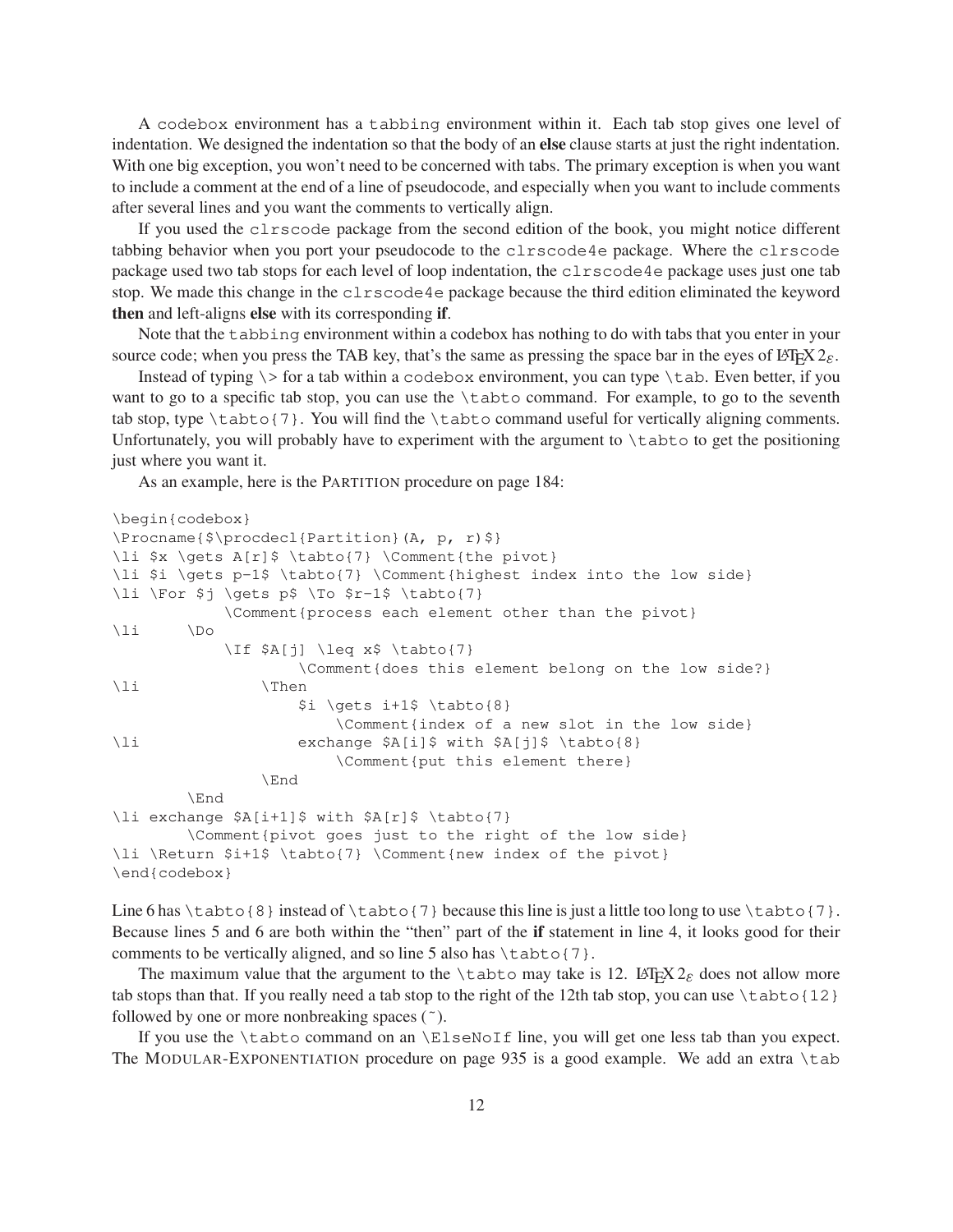command after  $\text{tabto}\{12\}$  on line 6 to actually get to the 12th tab stop. This source also shows how we use nonbreaking spaces after the last tab stop to push comments farther to the right:

```
\begin{codebox}
\Procname{$\proc{Modular-Exponentiation}(a, b, n)$}
\li \If $b \isequal 0$
\li \Then \Return 1
\li \ElseIf $b \bmod 2 \isequal 0$
\li \Then
             $d \gets \proc{Modular-Exponentiation}(a, b/2, n)$
                 \tabto{12}<sup>~~~</sup>\Comment{$b$ is even}
\li \Return $(d \cdot d) \bmod n$
\li \ElseNoIf
        $d \gets \proc{Modular-Exponentiation}(a, b-1, n)$
           \tabto{12}\tab{1}~~~\Comment{$b$ is odd}
\li \Return $(a \cdot d) \bmod n$
    \End
\end{codebox}
```
Sometimes, text in a comment spans two lines of pseudocode. For example, look at the TREE-DELETE procedure on page 325. The comment on line 8 continues onto line 9, and the comment on line 11 continues onto line 12. In each case, there is an indentation within the comment. Use the command  $\theta$  tabincomment to get that indentation. For example, here are lines 8 and 9 of TREE-DELETE:

| \li | $\{\text{y}\} \right\} \text{ at } \{\text{z}\} \right\}$ |
|-----|-----------------------------------------------------------|
|     | \tabto{9} \Comment{\$z\$'s right child becomes}           |
| \li | $\{\text{t}, \text{t}, \text{t}\}$                        |
|     | \tabto{9} \Comment{\tabincomment{}\$y\$'s right child}    |

#### **Referencing line numbers**

The source files for CLRS 4e contain no absolute references to line numbers. We use *only* symbolic references. The codebox environment is set up to allow you to place \label commands on lines of pseudocode and then reference these labels. The references will resolve to the line numbers. Our convention is that any label for a line number begins with  $\lambda$ i:, but you can name the labels any way that you like.

For example, here's how we *really* wrote the INSERTION-SORT procedure on page 19: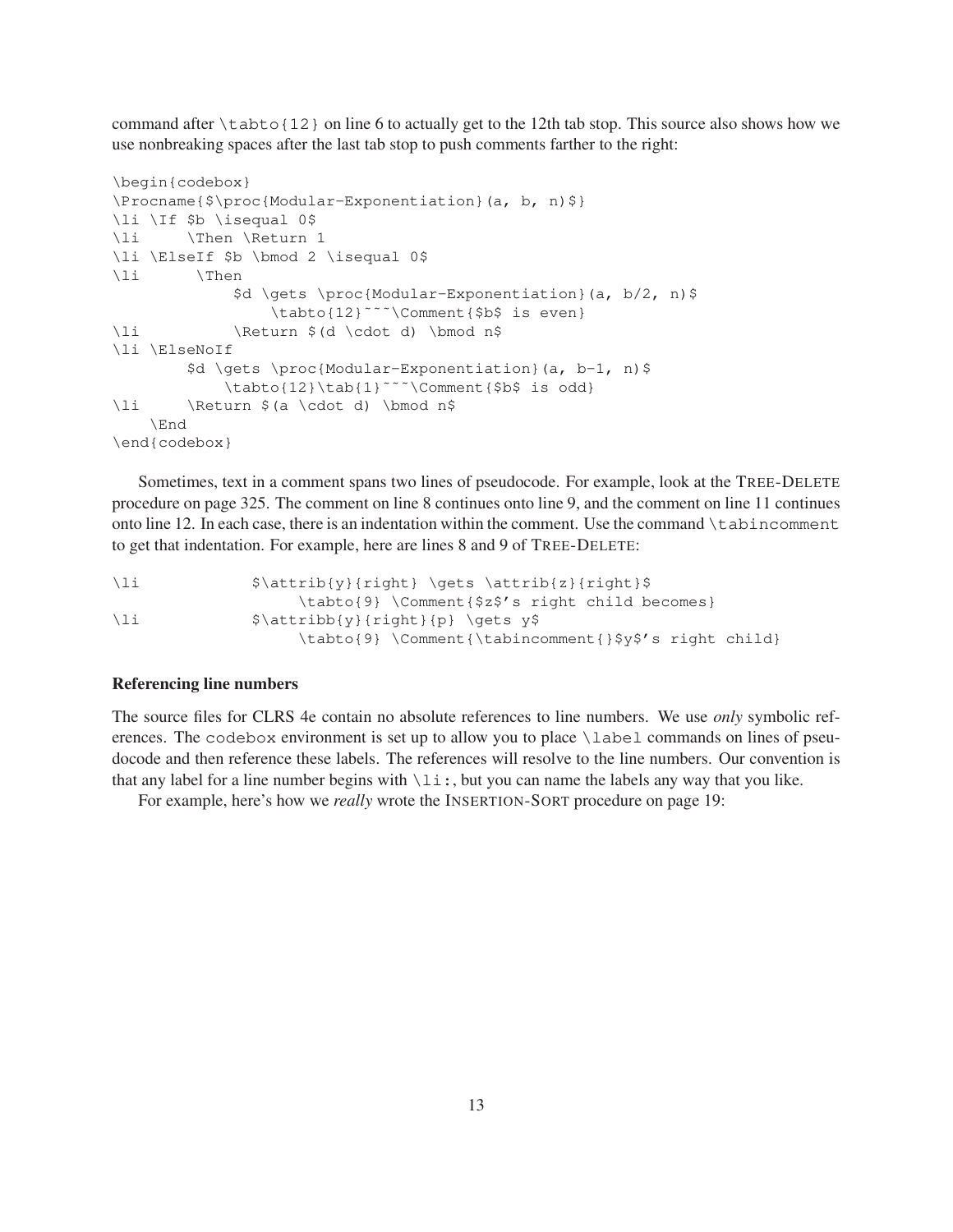```
\begin{codebox}
\Procname{$\procdecl{Insertion-Sort}(A, n)$}
\li \For $i \gets 2$ \To $n$
                                               \label{li:ins-sort-for}
\li \Do $\id{key} \gets A[i]$ \label{li:ins-sort-pick}
                                               \label{li:ins-sort-for-body-begin}
\li \Comment{Insert $A[i]$ into the sorted subarray $A[1 \subarr i-1]$.}
\li \iint \iint \iint \iint \iint \iint \iint \iint \iint \iint \iint \iint \iint \iint \iint \iint \iint \iint \iint \iint \iint \iint \iint \iint \iint \iint \iint \iint \iint \iint \iint \iint \iint \iint \iint \iint \\li \While $j > 0$ and $A[j] > \id{key}$\label{li:ins-sort-while}
\lambdali \lambdaDo
                     $A[j+1] \gets A[j]$ \label{li:ins-sort-while-begin}
\li \{1i : ins-sort-find-end\}\label{li:ins-sort-while-end}
                 \End
\li $A[j+1] \qquad \tilde{key}$ \qquad \ldots\\label{li:ins-sort-for-body-end}
        \End
\end{codebox}
```
Note that any line may have multiple labels. As an example of referencing these labels, here's the beginning of the first item under "Pseudocode conventions" on pages 21–22:

```
\item Indentation indicates block structure. For example, the body of
the \kw{for} loop that begins on line˜\ref{li:ins-sort-for} consists
of lines
\ref{li:ins-sort-for-body-begin}--\ref{li:ins-sort-for-body-end}, and
the body of the \kw{while} loop that begins on
line˜\ref{li:ins-sort-while} contains lines
\ref{li:ins-sort-while-begin}--\ref{li:ins-sort-while-end} but not
line˜\ref{li:ins-sort-for-body-end}.
```
#### **Setting line numbers**

On rare occasions, we needed to start line numbers somewhere other than 1. Use the setlinenumber command to set the next line number. For example, in Exercise 22.2-2 on page 619, we want the line number to be the same as a line number within the DAG-SHORTEST-PATHS procedure on page 617. Here's the source for the exercise:

```
Suppose that you change line˜\ref{li:dag-sp-loop-begin} of
\proc{Dag-Shortest-Paths} to read
```

```
\begin{codeboxnoscreenh}%
\setlinenumber{li:dag-sp-loop-begin}
\li \For the first $\card{V}-1$ vertices, taken in topologically
sorted order
\end{codeboxnoscreenh}
Show that the procedure remains correct.
```
(The codeboxnoscreenh environment produces a codebox without the color screen behind it and without floating it.)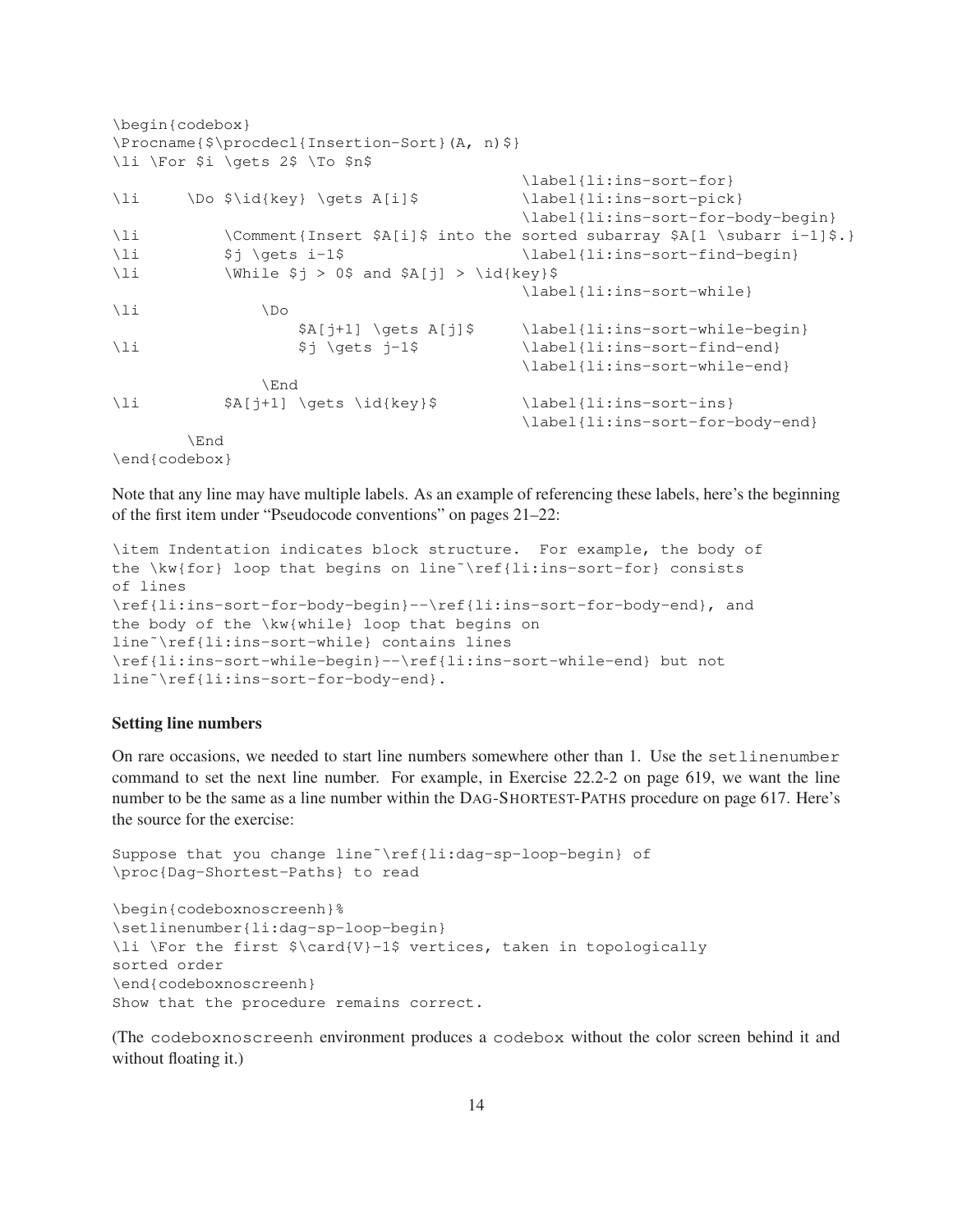The DAG-SHORTEST-PATHS procedure is

```
\begin{codebox}
\Procname{$\proc{Dag-Shortest-Paths}(G, w, s)$}
\li topologically sort the vertices of $G$ \label{li:dag-sp-topo-sort}
\li $\proc{Initialize-Single-Source}(G, s)$ \label{li:dag-sp-init}
\li \For each vertex $u \in \attrib{G}{V}$, taken in topologically sorted order
                                              \label{li:dag-sp-loop-begin}
\li \Do
           \For each vertex $v \in \attrib{G}{Adj}[u]$
                                              \label{li:dag-sp-inner-begin}
\li \Do $\proc{Relax}(u, v, w)$ \label{li:dag-sp-loop-end}
               \End
       \End
\end{codebox}
```
Even more rarely (just once, in fact), we needed to set a line number to be some other line number plus an offset. That was in the two lines of pseudocode on page 484, where the first line number had to be one greater than the number of the last line of LEFT-ROTATE on page 336. Use the setlinenumberplus command:

```
\begin{codeboxh}
\setlinenumberplus{li:left-rot-parent}{1}
\li $\attrib{y}{size} \gets \attrib{x}{size}$
\li $\attrib{x}{size} \gets \attribb{x}{left}{size}
        + \attribb{x}{right}{size} + 1
\end{codeboxh}
```
(The codeboxh environment produces a codebox with the color screen behind it but without floating it.) Here, the last line of LEFT-ROTATE has \label{li:left-rot-parent}.

### **Indenting long argument lists in procedure calls**

You might find that you have to call a procedure with an argument list so long that the call requires more than one line. When this situation arises, it often looks best to align the second and subsequent lines of arguments with the first argument. The only place we did so was in the SUM-ARRAYS' procedure in Problem 27-1 on page 783.

To get this style of alignment, use the \Startalign and \Stopalign commands, in concert with the  $\>$  command of LAT<sub>EX</sub> 2<sub> $\epsilon$ </sub>. The  $\text{standard}_p$  command takes an argument that is the text string that you wish to align just to the right of. Start each line that you want to indent with  $\>$ . Use the  $\>$  stopalign command to restore indentation to its state from before the \Startalign command.

The source code for SUM-ARRAYS' shows how to use these commands: